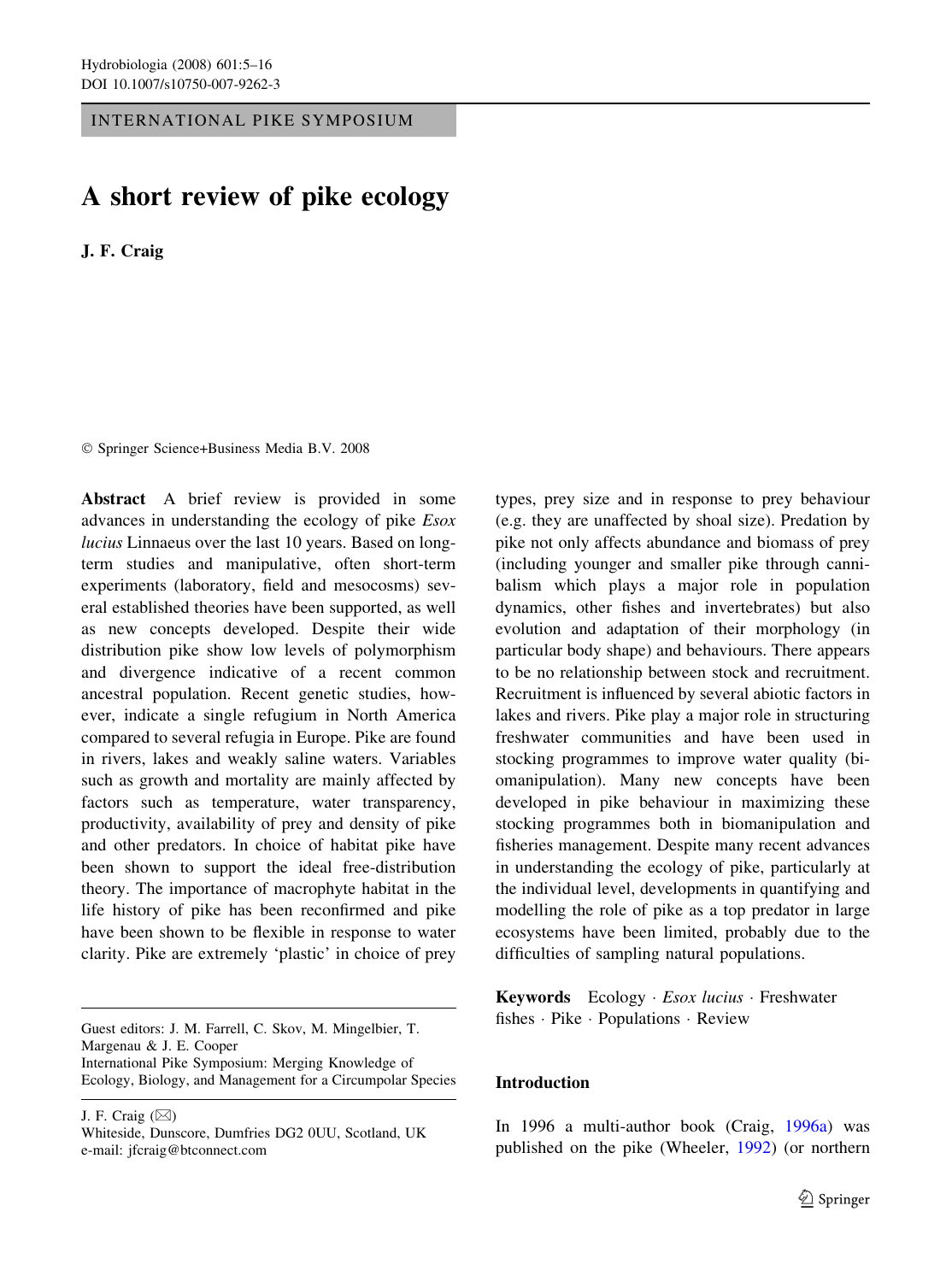pike as it is known in North America; Scott & Crossman, 1973) Esox lucius Linnaeus, a member of the Esocidae which is comprised only one genus Esox. The 1996 publication included other members of the genus, but concentrated mainly on E. lucius. Its purpose was to provide a synopsis and evaluation of what was known about pike biology at that time and indicate some future lines of research. The aim of the present paper is to briefly examine some advances in knowledge, in particular in pike ecology, since that publication. Pike populations like many other fish populations and communities have undergone considerable habitat changes (often human induced) and other perturbations including climate change (Casselman, 2002). It has long been known that pike are a keystone piscivore in cool-water habitats and can influence species composition, abundance and distribution of many species (including other pike, through cannibalism and competition) in a fish community. This has significant implications for the management and conservation of temperate freshwater fisheries and has resulted in a considerable number of publications on pike biology. These publications appear as the 'nuts and bolts' of understanding these freshwater systems.

Many investigations of pike ecology, in particular population dynamics and the role of pike in a community, have been based on long-term field studies, where extensive data have been collected. These studies of natural systems have a number of problems including lack of experimental controls, sampling limitations, monitoring in situ is often difficult in multi-species systems especially with long-lived species (where different life stages occupy dissimilar habitats), there is usually considerable variation in abiotic factors prior to recruitment, fish populations often show wide inter-annual fluctuations in numbers, and changes in variables such as growth and mortality can be offset by changes in subsequent life stages. In order to address some of these problems manipulative approaches have been taken including laboratory and field experiments and the use of mesocosms, where in experimental manipulations responses can be attributed to known causes. These experiments have their own drawbacks: they are often short-term and under contrived conditions and the findings are sometimes difficult to extrapolate to natural systems.

### Origins, distribution and habitats

Pike has a Holarctic (the ecozone covering much of Eurasia and North America and connected from timeto-time by the Bering land bridge) range. The wide distribution of pike and its occurrence in many different habitats give some indication of the influence it may have on freshwater communities. It is thought that pike and its relatives radiated in freshwater before Eurasia and North America became separated (Crossman, 1996). Pike have shown low levels of variation, as indicated by allozymes, mitochondrial DNA (mtDNA) and randomly amplified polymorphic DNA (Miller & Senanan, 2003). Maes et al. (2003) sampled pike from Belgium, The Netherlands, Norway, Estonia, Ireland, Finland, Denmark, Poland, Hungary and Canada to study mtDNA variation. They found an extremely low level of polymorphism and divergence at the mtDNA genome which they stated conforms to the small population sizes of predatory fishes such as pike, as pointed out by Healy & Mulcahy (1980), Nicod et al. (2004) and Launey et al. (2006). Small population size could lead to possible repeated bottlenecks (Miller & Senanan, 2003), e.g. in pike introduced into Lake Davis, California, U.S.A. (Aguilar et al., 2005), and subsequent effective size reductions and genetic drift; thus low levels of genetic variation are maintained. The data of Maes et al. (2003) could not identify the geographic origin of the present day variation, but suggest that the pike is an apparently young species that arose in the late Pleistocene and as indicated above expanded across the Holarctic. Nicod et al. (2004) found a genetic structuring in European pike based on a longer D-Loop fragment. Therefore, the proposal of a recent Holarctic expansion of pike in the late Pleistocene would need to be confirmed by studying a larger portion of mtDNA. Studies by Senanan & Kapuscinski (2000) and Launey et al. (2006) indicate that European populations of pike appear to be more variable than populations from North America and Siberia and suggest the possible existence of a single refuge area in North America compared to several such areas in Europe during the last period of glaciation (which ended c. 11 000 years ago). This is in contrast to the view held that postglacial repopulation of pike in North America came from at least two refugia (Mississippian and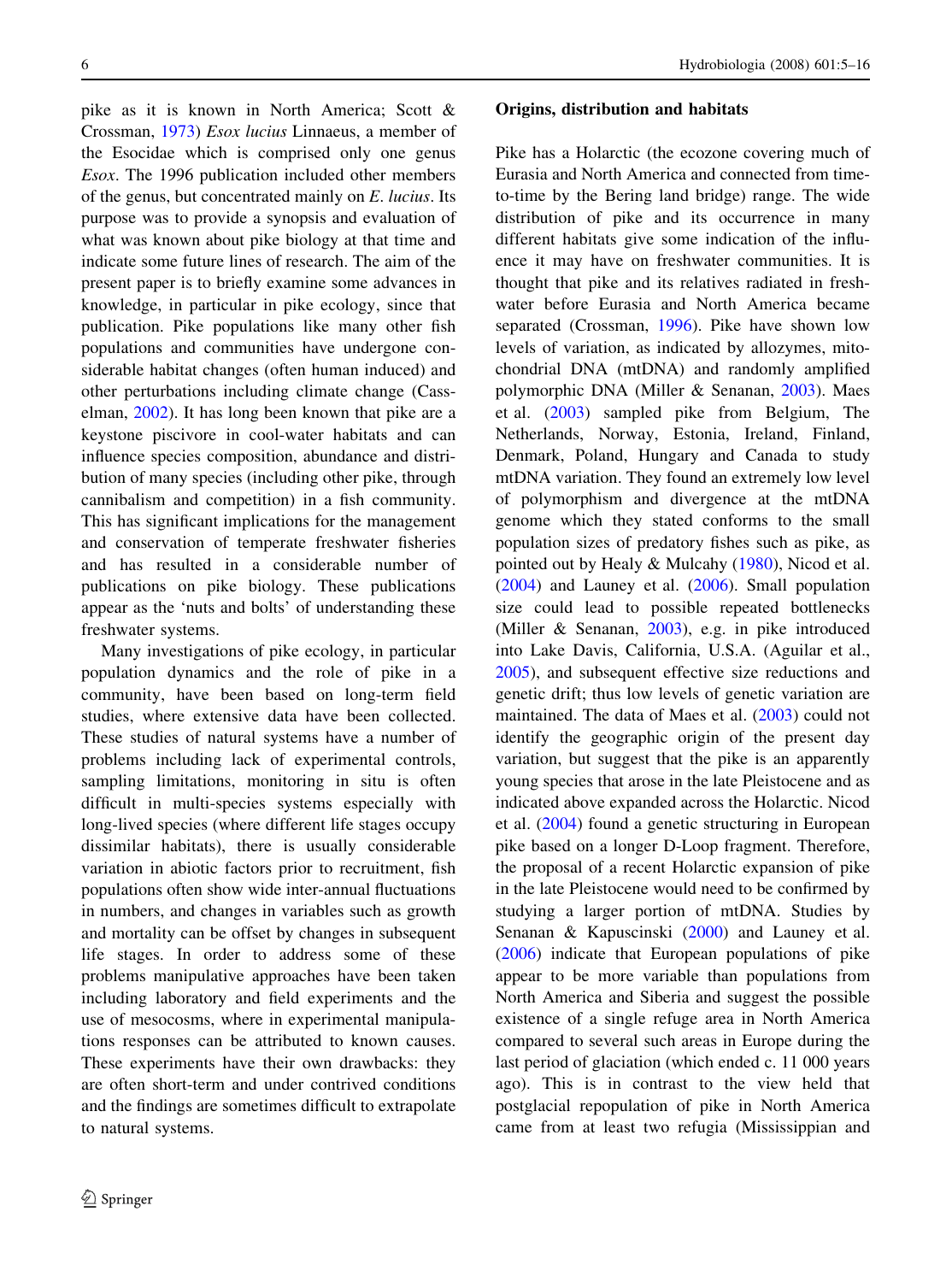Beringian) with a possible third (Missourian) (Crossman, 1996).

Miller & Senanan (2003) have indicated that in the north-central U.S.A. microsatellite analysis has been used to detect genetic differences among populations but detection of the structure or genetic relationships among populations has been inconsistent. They indicate that the lack of structure may be the result of 'repopulation from a common glacial refugium' but also from indiscriminate stocking. Thus in the future a wider range of populations need to be studied, additional polymorphic markers need to be identified (e.g. five new microsatellite markers were found in a population from France; Launey et al., 2003) and care must be taken in enhancement programmes, e.g. stocking, so that stocking conserves genetic diversity and maintains fitness of the individual populations.

As a predatory fish at the top of the food chain, pike populations are small in comparison to other fishes further down the food chain. It is extremely plastic in its life history traits, however, and is widely distributed in a variety of fluvial and lacustrine freshwater habitats. A study comparing growth and mortality of pike between a river and lake populations at the same latitude, however, did not show any differences (Griffiths et al., 2004), i.e. flow is probably unimportant compared to other abiotic factors. Studies in many lake types have shown that growth of pike is strongly affected by both abiotic and biotic factors, such as temperature, water transparency, productivity, prey type and abundance, pike density and other competitors (Margenau, 1995; Casselman & Lewis, 1996; Margenau et al., 1998; Pierce et al., 2003). Using 40 years of capture, mark and recapture data, Haugen et al. (2006) were able to demonstrate that pike were able to maximize their dispersal within a lake, supporting the ideal free distribution theory. In this way, pike chose 'habitat according to intrinsic fitness gradients' and distributed themselves in a way that equalized 'fitness across habitats'.

Pike are also found in weakly saline waters, such as the Baltic Sea. Westin & Limburgh (2002) found an interesting example of sympatry in two populations of pike in the Baltic Sea on the east coast of Sweden. One population was anadromous and an obligate freshwater spawner and the other reproduced in ambient salinities  $( $6.5$ )$  and appeared not to enter fresh water. Evidence for both spawning-site and

natal-site fidelity in pike has been shown both by mark and recapture experiments and by population genetics (Miller et al., 2001) which supports previous findings (Bry, 1996). Again this fidelity indicates the need for care in managing distinct stocks as mentioned above. Bosworth & Farrell (2006), however, found that the extent to which pike rely on natal spawning areas remained unclear, but significant genetic divergence was identified among sites in close proximity. Although the potential for natal homing existed, in general pike did not disperse widely and utilized the nearest suitable spawning site.

Macrophytes are of great importance in the life history of pike, i.e. their relevance is related to pike ontogeny (Bry, 1996; Grimm & Klinge, 1996). Loss of wetlands, reduction in shoreline cover and structure, eutrophication and siltation have negatively affected macrophyte cover (for example increased turbidity and eutrophication can reduce water transparency and thus macrophyte growth) and therefore suitable pike habitat (Casselman & Lewis, 1996). Pike have been shown, by radio tagging, to be highly flexible in their response to water clarity and differences in behaviour can be found within locations and populations (Jepson et al., 2001). Skov et al. (2002a) go on to suggest, based on pond experiments, that 0+ year pike (90–170 mm total length) can hunt equally well in clear and eutrophic ('chlorophyll') water.

It has long been known that vegetation is important as a spawning habitat and spawning success could be related to high water levels and increased inundated areas (Brodeur et al., in press) although in regulated systems a less variable water level regime was found to be more beneficial to the young stages of pike than natural fluctuations (Luz & Loucks, 2003). In a large and complex river system (St Lawrence River) physical and biological characteristics of spawning habitat were linked to spatial patterns of egg distribution (Farrell et al. 1996) and survival of young during the nursery period (Farrell 2001). Farrell et al. (2006) showed that the timing and distribution of pike spawning could affect young-of-the-year (YOY) production and influence year class strength (YCS). They identified three different spawning patterns along the entire littoral gradient starting from seasonally flooded emergent vegetation in tributaries to submerged aquatic vegetation in shallow bays and finally to spawning in deep water (up to 6 m). They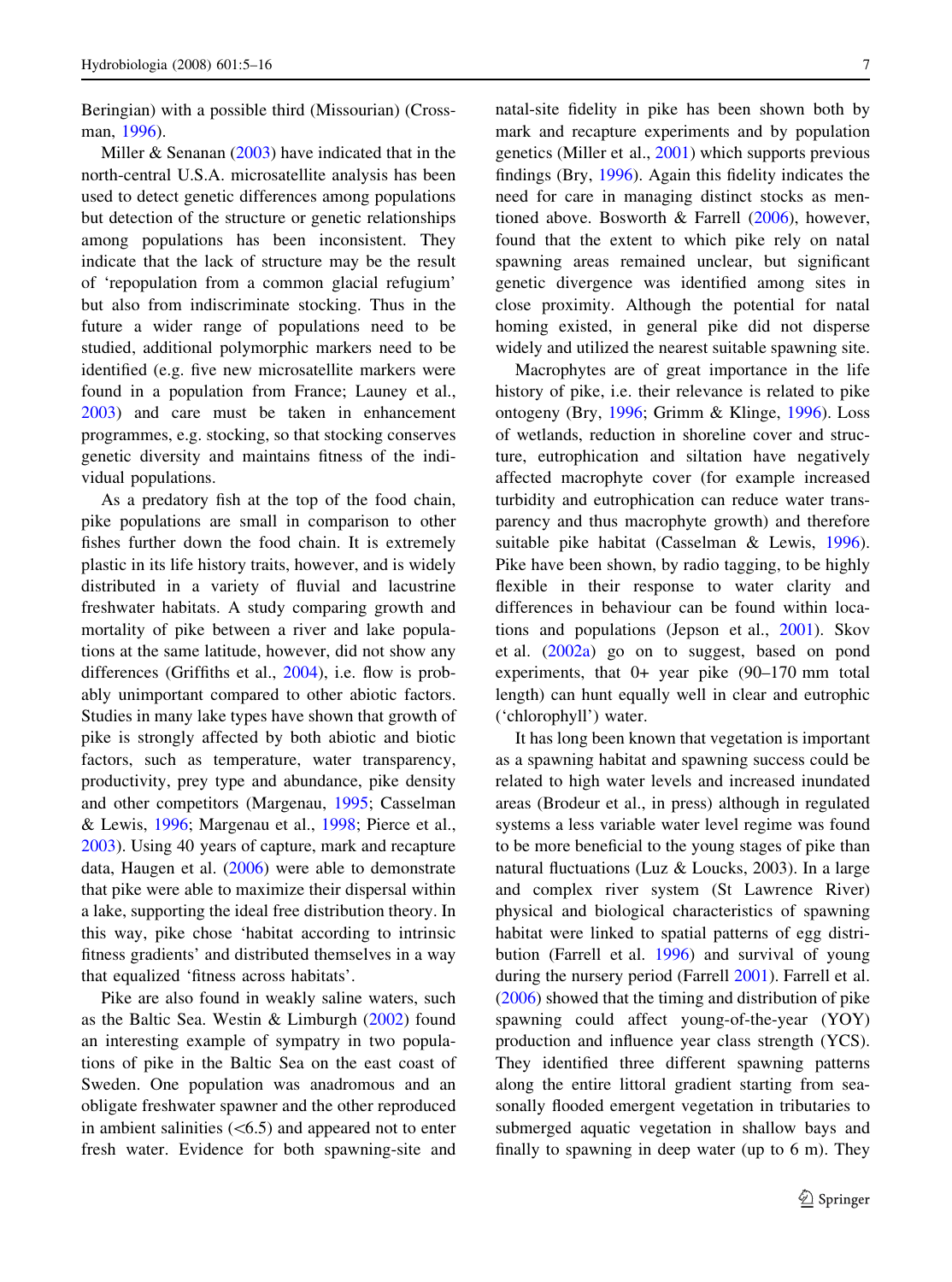used a model with temperature as the driving variable to predict egg abundance, stage-specific development, growth, survival and relative YOY production. Early spawning as well as higher mean daily survival and growth in the tributaries yielded higher YOY production than in the shallow bays. The contribution of pike from the deep littoral habitat was almost insignificant. Farrell et al. (2006) termed this last habitat as 'an ecological sink' and emphasized the importance of the linkage between spawning and nursery habitat conditions. Casselman & Lewis (1996), however, indicate that spawning habitat requirements, particularly in lakes, may be less important than previously thought and that macrophyte cover is more critical as a nursery habitat as well as a habitat for pike juveniles and adults. In the early life stages, pike are highly dependant on vegetation (the depth of the nursery habitat also appears to be related to the size and age of the pike; Casselman & Lewis, 1996), and their behaviour and eventual survival may depend on the extent and form of the cover; complex structured habitats appear to be favoured (Lehtiniemi, 2005). There are several reasons for this including protection against cannibalism, cover against predators and trophic interactions (Skov & Koed, 2004). By using structured habitats in ponds, Skov & Koed (2004) were able to show that when the level of cannibalism was high the larger, potential cannibalistic pike occupied sheltered structural habitats while the smaller and more vulnerable (to predation) pike were found in unsheltered habitats outside the structures. Young pike are known to flee in the presence of a large predator but remain immobile and sometimes feed when a smaller predator is present (Engström-Öst & Lehtiniemi,  $2004$ ). In early winter, when vegetation is much reduced, pike have been found to congregate in pools and show no indication of territoriality; spacing between individuals appears to be based on social grouping rather than defence of territory (Hawkins et al., 2003). In the study of Hawkins et al. (2005) one member of a pair of pike, nominally the dominant individual, used a habitat similar to an individual fish (a shallow-water pool) while the other individual was mainly found in deeper water. On occasions the dominant pike did enter the deeper pool and the subordinate pike remained with the dominant fish. Hawkins et al. (2005) proposed that although this would put the subordinate pike at risk the alternative of moving into

shallower water would put this fish at greater risk by reducing the ability to perceive and avoid attacks. The conclusion that juvenile and adult pike require macrophyte cover that ranges in extent from 35 to 70 % (Casselman & Lewis, 1996) confirms the findings of previous studies.

#### Predation, cannibalism and behaviour

Although pike will consume a wide variety of food items from invertebrates to fishes, they are extremely well-adapted piscivores for most of their lives. Their ability, as predators, to capture and consume prey is determined by both their size and that of the prey, the prey-to-predator size ratio. The size ranges within which predator and prey interactions take place has been termed by Claessen et al. (2000, 2002) as the 'predation window'. Although very plastic in the size of prey they consume, in laboratory experiments pike have been shown to be size-selective predators (Nilsson & Brönmark,  $2000$ ). This size selection or 'predation window' was clearly illustrated by Hyvärinen & Vehanen (2004) for pike preying on brown trout Salmo trutta Linnaeus stocked into a regulated river. The brown trout were hatchery-reared fish and naïve to predators. Age 3 year brown trout were subjected to predation by pike whereas 4 year-old fish appeared to have 'an almost size refuge from predation'. Nilsson & Brönmark  $(2000)$ , however, showed that pike could eat larger prey (deeper body) than their gape size would indicate: another indication of their plasticity. The success of prey capture is also affected by the behaviour of the prey. There are several examples of anti-predatory behaviour by prey fishes (Kelley & Magurran, 2003; Skov et al., 2003a) including pike themselves in the presence of pike. The response can result from visual (for instance turbidity can play a key role; Skov et al., 2002a, 2007; Lehtiniemi et al., 2005), olfactory (e.g. chemical; Brown, 2003) tactile and auditory detection (Kelley & Magurran, 2003).

The role of cannibalism, a special form of predation, in pike has been well documented (Craig, 1996a) and the importance of habitat is illustrated above. In cases of cannibal and victim interactions, both the victim and cannibal usually share the same resources and thus are also involved in competitive interactions (Polis, 1988).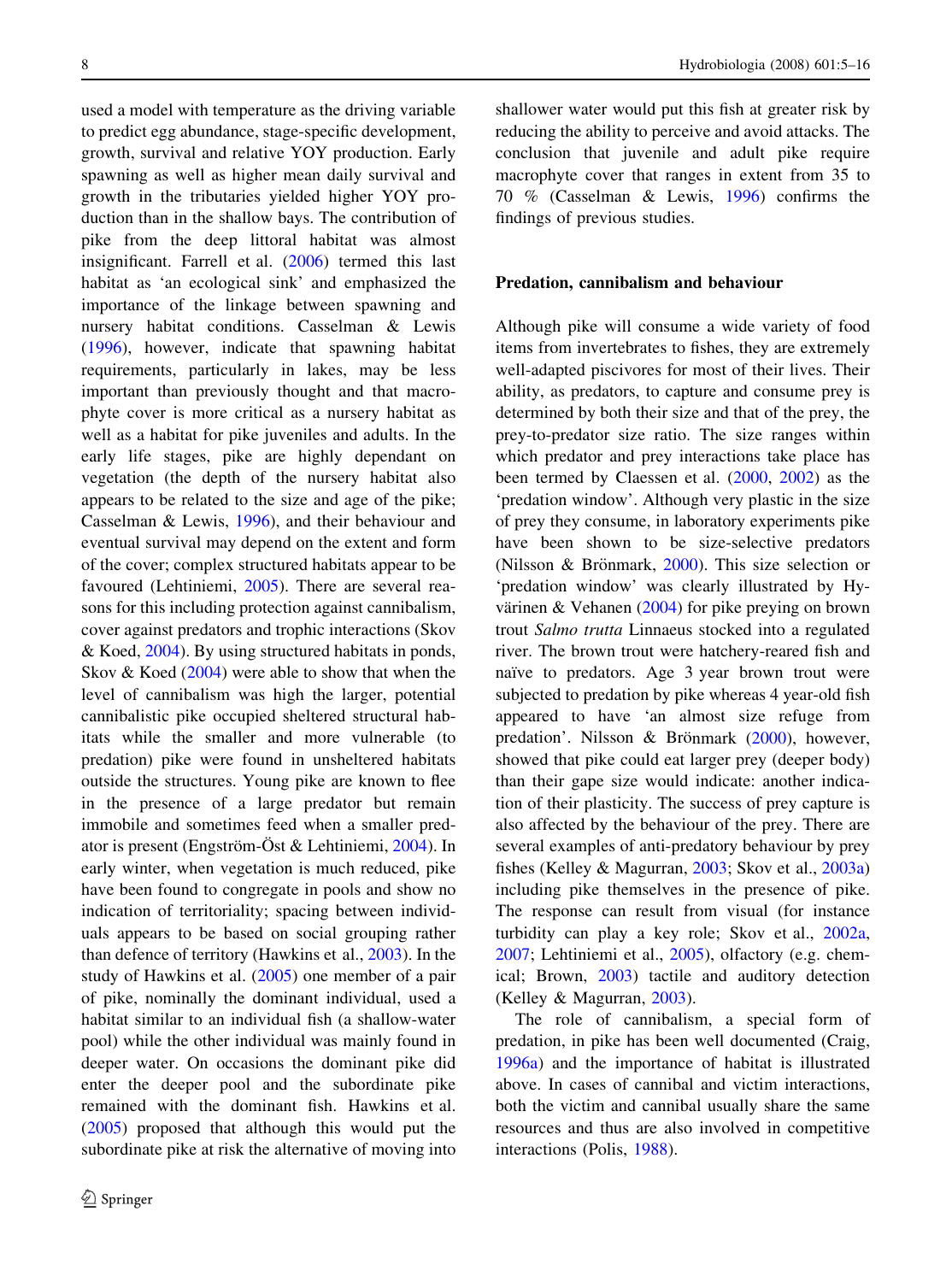Pike appear not to be affected by shoal size of the prey, i.e. do not show a confusion effect, as demonstrated with roach Rutilus rutilus (Linnaeus) in experimental circular pools (Turesson  $&$  Brönmark, 2004). They were able to attack and capture prey at any of the densities presented with equal success.

Although feeding habits of pike usually show ontogenetic shifts, i.e. they change with growth, a study by Soupir et al. (2000) of several lakes in Minnesota showed no consistent change of any particular food (aquatic insects, fishes or other prey) in terms of mean per cent mass and total length of pike. Soupir et al. (2000) did state that this lack of ontogenetic shift may have been attributed to the simplicity of the lake communities. The pike is an opportunistic feeder and prey consumed will depend on prey availability (including behaviour) and abundance. For example in the Minnesota lakes investigated by Soupir et al. (2000), aquatic insects were more commonly ingested by pike in spring when prey fish abundance was low. In a whole lake experiment, pike were introduced into a fishless lake (Venturelli & Tonn, 2006). The adults preyed mainly on 'energy-rich leeches', while the juveniles fed on a wider range of invertebrates. Although pike were able to adapt to a fishless diet it was with a penalty. A comparison in growth with nearby lakes containing prey fishes showed that adult pike growth was 'compromised' while that of juveniles was high. Pike were shown to switch from powan Coregonus lavaretus (Linnaeus) to introduced ruffe Gymnocephalus cernuus (Linnaeus) in Loch Lomond, Scotland (Adams, 1991) and to feed on introduced crayfish Procambarus clarkia in the Ruidera Lakes, Spain (Elvira et al., 1996). In the St Louis River estuary, western Lake Superior, ruffe were accidentally introduced. Five predatory fishes, 'managed predators' (i.e. they were heavily stocked), including pike fed on up to 47% of the ruffe biomass in 1 year, however, they did not constrain the increase in ruffe biomass (Mayo et al., 1998). Of the total ruffe consumed by the five predators, pike consumed the most from 62 to 90% over the 4 year study. The predators in this case appeared to select native prey in preference to ruffe.

The above examples show the extensive plasticity of pike to food availability both temporally and spatially.

#### Population dynamics

Changes in pike population size and structure are caused by a complex variety of factors affecting individuals, which has influenced recruitment, growth and mortality (Craig, 1996b). The abundance and availability of forage fishes (including conspecifics) is probably crucial in influencing the density and size distribution of the predator. Kipling & Frost (1970) concluded that cannibalism could be a major factor in determining YCS and the density-dependent mortality of pike fry due to cannibalism can potentially regulate the population density (Treasurer et al., 1992). Persson et al. (2006) have suggested that cannibalistic population dynamics may be predicted from individual life-history characteristics such as minimum and maximum victim:cannibal size ratios. The cannibal-driven population dynamics they observed in pike appeared to be robust to variation in environmental conditions, but their environmental conditions were simplistic. The minimum ratio can be used to predict population dynamics of this cannibalistic species which in the populations studied by Persson et al. (2006) had a little variation in size distribution with time. Persson & De Roos (2006) suggest that the cannibals prevent negative competitive impacts from strong cohorts by killing individuals at an early age.

As stated above, there are several factors that influence YCS of pike. Although Craig (1996b) found temperature was important, there appeared to be no relationship between the adult spawning stock and YCS. The factors which influence variation in reproduction include fecundity, growth, mortality, age of maturity and biomass of the spawning stock (Craig & Kipling, 1983). For example, in Windermere, England, pike were unable to produce the maximum number of recruits at the minimum stock biomass. Changes in these factors, however, were not compensatory, i.e. there were wide fluctuations in recruitment (Craig & Kipling, 1983). Recent analysis of Windermere pike data (1940s–1990s) showed that there were no significant stock and recruitment relationships (C. G. M. Paxton, I. J. Winfield, J. M. Fletcher, D. G. George & D. P. Hewitt, pers. comm.). General additive models, however, showed that autumnal water temperature, strength and direction of the North Atlantic Oscillation displacement (related to different winter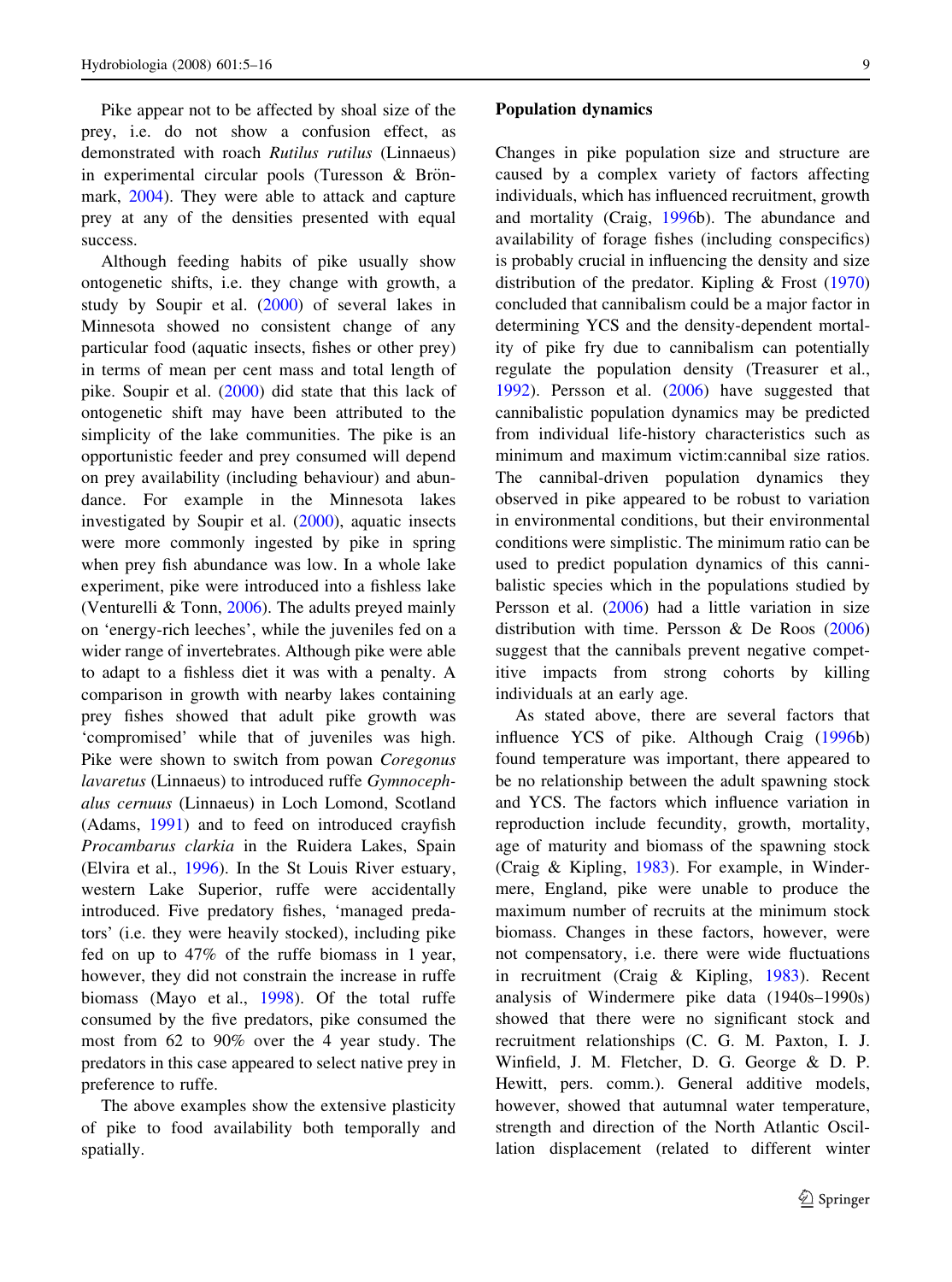climatic conditions), zooplankton abundance and, in particular, late-summer water temperature were important explanatory variables over the time period. In another long-term study of pike year class formation in a river system (the upper St Lawrence River), Smith et al. (2007) suggested that the environmental variables, water level and temperature, regulated pike YCS index cycles and dampening in the magnitude of the YCS index was probably related to a combination of variables (e.g. wetland habitat changes, reduced nutrient loading and predation by double-crested cormorants Phalacrocorax auritus).

Both density-dependent (compensatory) and density-independent factors affect recruitment. An important review of compensatory density dependence in fish populations has been given by Rose et al. (2001). They suggest that density dependent processes (e.g. growth, reproduction, mortality and movements) are compensatory if their rates change in response to variations in population density. Although this concept is simple it has led to a great deal of controversy in population dynamics. The theory may be straightforward but extrapolating to the field situation may be difficult due to imprecise field measurements. There are several examples where reducing predation has resulted in increased size and numbers of juveniles (Post et al., 1999). The effects of density and productivity on growth and size structure of natural pike populations have been limited by the need to obtain accurate estimates of population size. This has been achieved by Pierce & Tomcko (2003) and Pierce et al. (2003) for some lakes in Minnesota. They clearly showed that size structure was negatively and non-linearly related to density and this relationship was maintained when data from some Wisconsin lakes were added. Although lake productivity was only a marginally important variable in the relationship between density and growth for the Minnesota lakes data, it became more significant in the pooled data. In a survey of the literature Allen et al. (1998) found exploitation may be compensatory for pike less than 40 cm total length (cannibalism was reduced; natural mortality decreased to compensate for the exploitation and total mortality remained near constant) but became additive (i.e. total mortality increased) in larger fish. Therefore if large pike are fished this leads to increased density.

Although several insect species have been shown to prey on pike fry from 3 to 30 days of age (Le Louarn  $\&$  Cloarec, 1997), the significance of this predation is not apparent. At the yolk sac stage pike inhabit the same shallow areas as predatory insects so the mortality could be severe.

Emigration and immigration can play an important role in population dynamics. The concept that pike are mainly but not exclusively sedentary and do not move far from a home range (Craig, 1996b) has been supported by studies in rivers (Rosell & Macoscar, 2002; Vehanen et al., 2006). Those undertaking migrations exhibited homing behaviour as they returned to the same spawning area the following year. Koed et al. (2006) also studying movements in a river found that females rather than males moved greater distances. Evidence for both spawning-site and natal-site fidelity in pike have already been discussed.

#### Community structuring and biomanipulation

It is well known that pike can have significant effects on the structuring of fish communities, for example size and condition, abundance and longevity of both prey (which can be species specific) and other predators (Hinch et al., 1991; Bertolo & Magnan, 2005). As pointed out by Craig (1996b) these effects have been mainly observed when pike have been accidentally or intentionally introduced into a community. An analysis by Colby et al. (1987) not cited by Craig (1996b) illustrated the effects of pike stocking in two Minnesota lakes, in particular the decline in yellow perch Perca flavescens (Mitchill) abundance 2 years after the initial pike stocking. Changes in other fish species were also noted. In the Experimental Lakes Area (ELA, Ontario, Canada) similar reductions in the yellow perch population were noted when pike were introduced into an experimental lake and there were subsequent changes in the invertebrate and phytoplankton communities (Findlay et al., 1994). In other lakes at ELA, cyprinids which had been dominant were reduced by the introduction of pike (Kidd et al., 1999). Due to constraints in field sampling and the difficulty in inter-calibrating different sampling gears, the effects of natural populations of pike on the community are difficult to quantify (Hinch et al., 1991; Kahilainen & Lehtonen, 2003; Bertolo & Magnan, 2005).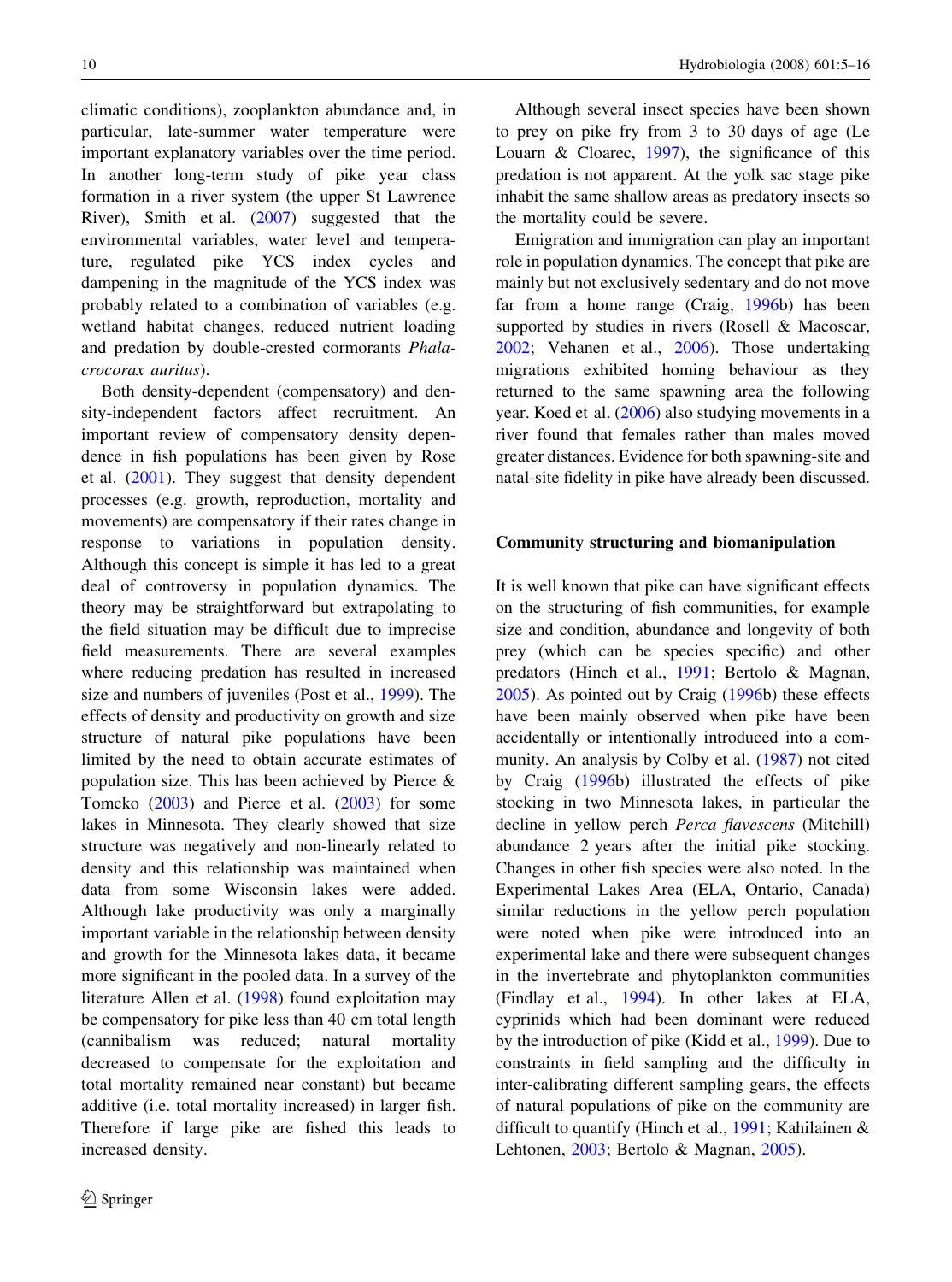Although pike prey on percids where they occur together, a recent analysis of long-term data from Windermere, indicated that pike had no influence on perch Perca fluviatilis Linnaeus recruitment (Paxton et al., 2004). Paukert et al. (2003) showed that pike could substantially reduce introduced yellow perch abundance although they had no effect on introduced bluegill Lepomis macrochirus Rafinesque abundance. Pike have been shown to interact through predation and competition with walleye Sander vitreum (Mitchill) (Craig, 1996b), an important sport and food fish in North America (Craig, 2000), which is stocked yearly in many water bodies.

Adaptive and evolutionary morphological changes can occur as a result of pike predation. In 1 year-old perch and roach exposed to pike predation, perch increased their body depth whereas roach responded by displacement of the dorsal and pelvic fins and width of the anal fin (Eklöv & Jonsson,  $2007$ ). The variation in response was related to differences in anti-predator strategies. Body depth and fin ray length in YOY perch were found to be correlated with predation risk by pike (Magnhagen & Heibo, 2004) when compared across five lakes in northern Sweden. In the same way crucian carp Carassius carassius (Linnaeus) were found to become deeper bodied and thus reduce predation risk when pike were introduced into small ponds occupied by the crucian carp (Brönmark & Miner, 1992). Before these morphological changes took place, crucian carp exhibited a substantial decrease in activity. Prey fishes that have not come into contact with pike before can take some time to exhibit anti-predator behaviour (Chivers & Smith, 1995). The effect of chemical cues from pike on the prey fishes can have a long-term effect on their activity (Pettersson et al., 2001). This in turn could affect prey vulnerability, predation rate and the food web.

Using a combination of a whole-lake experiment (without fish prey), mesocosms, to allow for replication and controls, and nearby lakes containing fish prey, Venturelli & Tonn (2005) were able to show the direct effects of pike predation (invertevory) on the littoral macroinvertebrate community: there were significant changes in the fishless lake from 'large conspicuous taxa' to 'less-conspicuous taxa'. In the boreal lakes studied there are large fluctuations in fish densities due to winterkill, and pike, which is less sensitive to these winterkills can directly affect nonfish littoral food webs.

The alteration of food web structure by reducing external nutrient loading in standing water, in particular shallow lakes, has often accompanied by biomanipulation, to improve water quality (Shapiro et al., 1975) and to sustain fisheries (Kitchell, 1992; Mehner et al., 2004). These methods of phytoplankton control have been the subject of intense worldwide interest in recent years in temperate zones (Jeppesen et al., 2007). The idea behind biomanipulation is to remove and thus reduce planktivores to allow zooplankton to increase in size and numbers. This results in increased grazing on the phytoplankton and clearer water. One way of reducing planktivores is to enhance piscivores such as pike in the system, e.g. by stocking 0+ year pike at  $>1000$  ha<sup>-1</sup> to control newly hatched roach and bream Abramis brama (Linnaeus) (Prejs et al., 1994; Berg et al., 1997). There have been extensive experimental studies conducted to determine the optimal conditions for maximizing the impact of these pike stockings, in particular in small eutrophic lakes, for example in Denmark (Skov & Berg, 1999; Skov et al., 2002b, 2003a; Jacobsen et al., 2004). Many of the in-depth studies on habitat requirements and predator and prey behaviours, as described above, have been carried out as part of these biomanipulation programmes. For example Grønkjær et al. (2004) showed the importance of the time of stocking: those stocked early in the season had higher survival than those stocked later in the season, the latter being more susceptible to cannibalism from native 0+ year recruits. Skov et al. (2003b) also indicated that poststocking mortality by cannibalism of 0+ year pike was reduced if alternate prey were available and that the initial size heterogeneity was kept as low as possible.

## Modelling

The wide range and complexity of communities and the very large diversity of ecosystem types which pike inhabit make it difficult to model the effects of pike predation in large natural systems. Models to estimate food consumption as a function of mortality, food type, morphometrics, temperature and salinity have been derived for a variety of species including pike (Palomares & Pauly, 1998). Since Kitchell et al. (1977) published a paper on a bioenergetics model for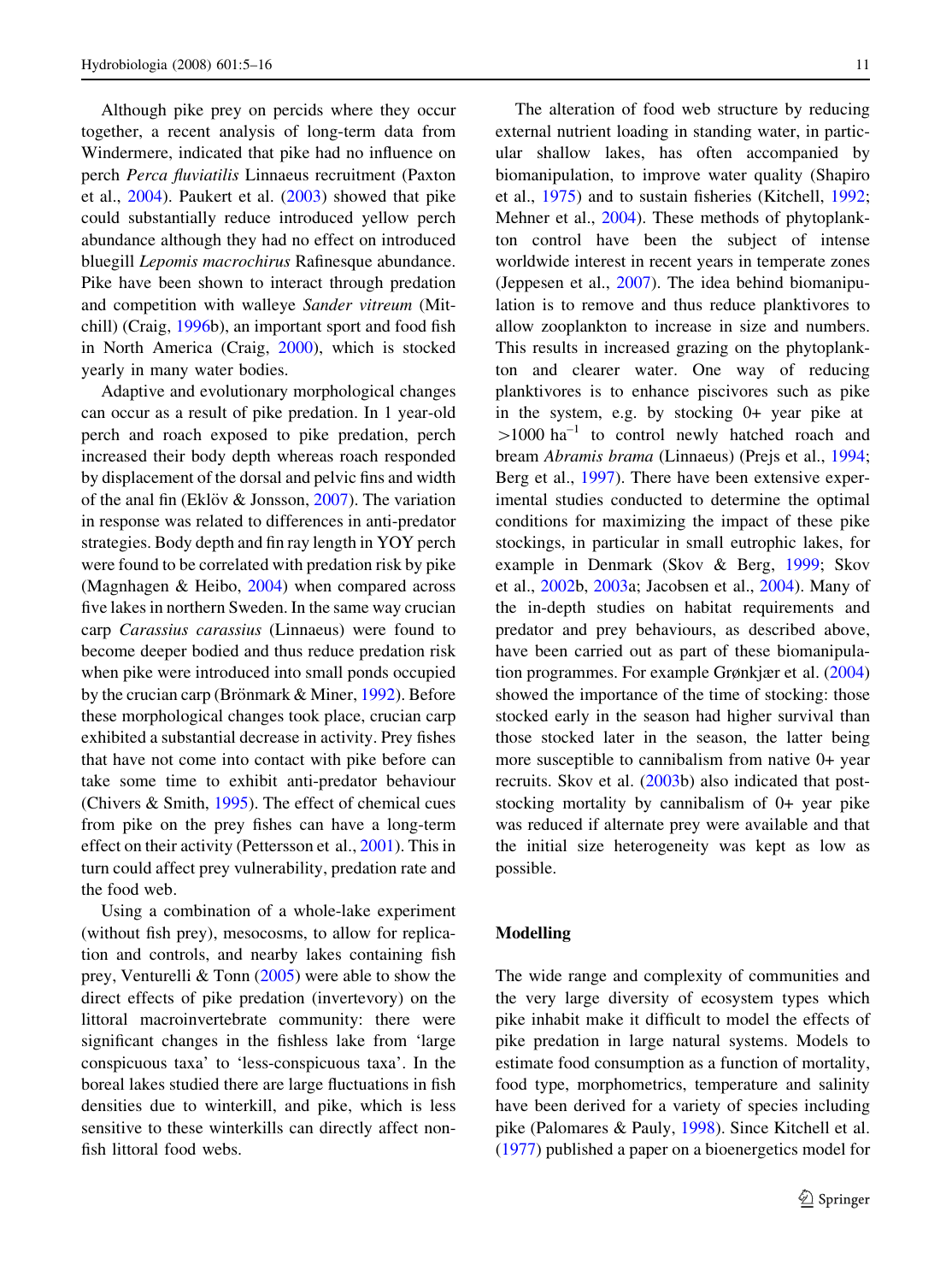yellow perch and walleye, there have been numerous papers which have applied the model to many species including pike to further understanding in fish ecology and management. The model is based on an energy balance equation which equates energy consumed with energy gained and expended and the parameters used in running it are based on a mix of field and laboratory estimates. This has led to considerable controversy although studies described above used to determine the value of management practices such as stocking (Fayram et al., 2005) and control of unwanted exotics (Mayo et al., 1998) have been applied. The application of bioenergetics models and requirements for improvement in their predictive power was assessed by Hansen et al. (1993). For the latter they identified the need for improved estimates of mass-dependent consumption, metabolic costs of activity, thermal habitats occupied by fishes, population sizes and survival rates. There is also a requirement to understand differences between juveniles and adults in the parameter values. Detailed studies on energy budgets and metabolism in pike have been carried out by Diana (1983, 1996), Armstrong (1986, 1998), Armstrong et al. (2004), Lucas & Armstrong (1991) and Lucas et al. (1991) and the use of telemetry has been instrumental in the improvement of estimates of metabolism in the field. There has been a little progress, however, in the development of the other factors and users of the bioenergetics model have usually extrapolated from other species.

As far as it is known, there is no published study on Ecopath–Ecosim modelling (Walters et al., 1997, 2000; Walters & Christensen, 2004) with pike as the top predator although the models have been applied to a simple system comprised of two freshwater predatory fishes (Taylor, 2006). Ecopath is a practical trophic mass-balance model (Christensen & Pauly, 1992, 1993) where estimated total biomass loss rates for each modelled biomass group are portioned among assumed static predation rate components and unaccounted losses. In Ecosim these static flows are turned into dynamic, time varying predictions by assuming that flows from prey to predator groups are mediated by vulnerability exchange rates between vulnerable and non-vulnerable prey pools (Walters et al., 2000). Despite the problems of collecting quantitative estimates in the field, there is no doubt that the use of ecosystem models has considerable

potential in defining management practices in whole lake and river systems in particular in the manipulation of top predators like pike. In the present form, however, they are not able to provide the information required for single species as, generally, many species are combined into one 'box'.

# **Conclusions**

Studies in the last 10 years appear to support established theories, e.g. predation by pike not only affects abundance and biomass of prey (including younger and smaller pike through cannibalism, other fishes and invertebrates) but also induces adaptive and evolutionary changes in prey morphology (in particular their body shape) and prey behaviour and that pike can rapidly switch their prey preferences such as when an alien species is introduced. In the same way the effect of abiotic variables, including temperature and vegetation, on the population dynamics of pike has been reconfirmed. There have been significant advances in understanding interactions at the individual level by carrying out detailed short-term experiments. The effect of pike in communities especially in lakes has been well defined and the use of pike by stocking in biomanipulation refined. Despite these studies, advances in quantifying and modelling the role of pike as a top predator in large ecosystems have been problematic.

Acknowledgements I am grateful to several referees for their comments. J. M. Casselman very kindly pointed out important, mainly North American, studies on pike. I thank J. M. Farrell for inviting me to the Pike Symposium and providing support for me at Lake Placid. I also thank the American Fisheries Society for providing travel funds.

## References

- Adams, C. E., 1991. Shift in pike, Esox lucius L., predation pressure following the introduction of ruffe, Gymnocephalus cernuus (L.) to Loch Lomond. Journal of Fish Biology 38: 663–667. doi: [10.1111/j.1095-8649.1991.tb03155.x.](http://dx.doi.org/10.1111/j.1095-8649.1991.tb03155.x)
- Aguilar, A., J. D. Banks, K. F. Levine & R. K. Wayne, 2005. Population genetics of northern pike (Esox lucius) introduced into Lake Davis, California. Canadian Journal of Fisheries and Aquatic Sciences 62: 1589–1599.
- Allen, M. S., L. E. Miranda & R. E. Brock, 1998. Implications of compensatory and additive mortality to the management of selected sportfish populations. Lakes & Reservoirs: Research and Management 3: 67–79.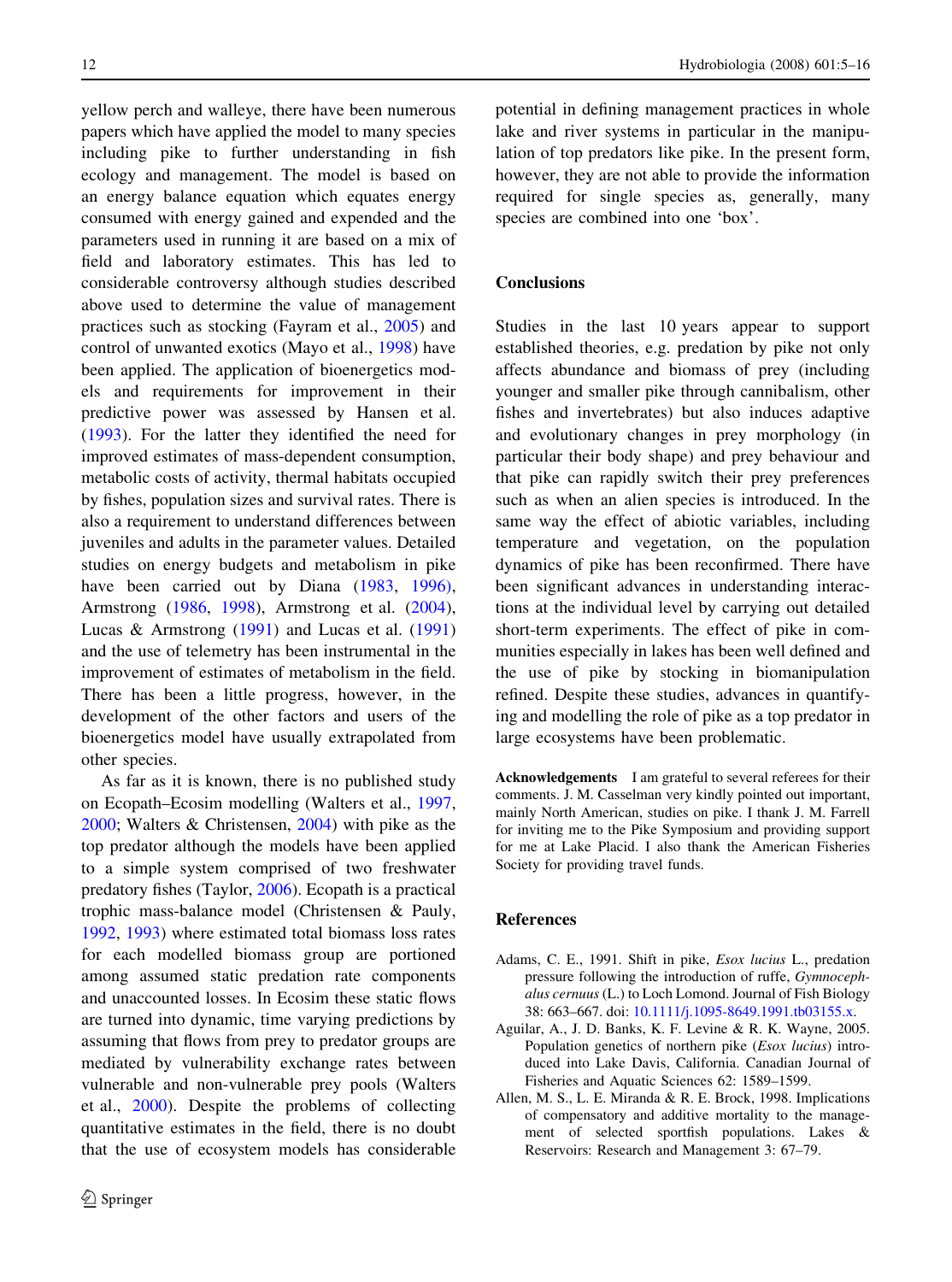- Armstrong, J. D., 1986. Heart rate as an indicator of activity, metabolic rate, food intake and digestion in pike, Esox lucius. Journal of Fish Biology 29(Suppl. A):207–221.
- Armstrong, J. D., 1998. Relationships between heart rate and metabolic rate of pike: integration of existing data. Journal of Fish Biology 52: 362–368. doi: [10.1111/j.1095-](http://dx.doi.org/10.1111/j.1095-8649.1998.tb00803.x) [8649.1998.tb00803.x](http://dx.doi.org/10.1111/j.1095-8649.1998.tb00803.x).
- Armstrong, J. D., P. S. Fallon-Cousins & P. J. Wright, 2004. The relationship between specific dynamic action and otolith growth in pike. Journal of Fish Biology 64: 739– 749.
- Berg, S., E. Jeppesen & M. Søndergaard, 1997. Pike (Esox lucius L.) stocking as a biomanipulation tool. I. Effects on the fish population in Lake Lyng, Denmark. Hydrobiologia 342/343: 311–318.
- Bertolo, A. & P. Magnan, 2005. The relationship between piscivory and growth of white sucker (Catostomus commersoni) and yellow perch (Perca flavescens) in headwater lakes of the Canadian Shield. Canadian Journal of Fisheries and Aquatic Sciences 62: 2706–2715.
- Bosworth, A. & J. M. Farrell, 2006. Genetic divergence among northern pike from spawning locations in the Upper St Lawrence River. North American Journal of Fisheries Management 26: 676–684.
- Brodeur, P., M. Mingelbier & J. Morin (in press). Impact du debit sur la disponibilité des habitats de reproduction des poisons de la plaine inondable du Saint-Laurent, mesuré avec un modèle numérique 2 D. Nat. Can (Que.), in press.
- Brown, G. E., 2003. Learning about danger: chemical alarm cues and local risk assessment in prey fishes. Fish and Fisheries 4:227–234.
- Brönmark, C. & J. G. Miner, 1992. Predator-induced phenotypical change in body morphology in crucian carp. Science, N.Y. 258: 1348–1350.
- Bry, C., 1996. Role of vegetation in the life cycle of pike. In Craig J. F. (ed.), Pike- Biology and exploitation. Chapman & Hall, London: 45–68.
- Casselman, J. M, (2002). Effects of temperature, global extremes, and climate change on year-class production of warmwater, coolwater, and coldwater fishes of the Great Lakes Basin. American Fisheries Society Symposium 32: 39–60.
- Casselman, J. M. & C. A. Lewis, 1996. Habitat requirements of northern pike (Esox lucius). Canadian Journal of Fisheries and Aquatic Sciences 53(Suppl. 1): 161–174.
- Chivers, D. P. & R. J. F. Smith, 1995. Free-living fathead minnows rapidly learn to recognize pike as predators. Journal of Fish Biology 46: 949–954. doi: [10.1111/j.1095-](http://dx.doi.org/10.1111/j.1095-8649.1995.tb01399.x) [8649.1995.tb01399.x](http://dx.doi.org/10.1111/j.1095-8649.1995.tb01399.x).
- Christensen, V. & D. Pauly, 1992. ECOPATH II a system for balancing steady-state ecosystem models and calculating network characteristics. Ecological Modelling 61: 169– 185.
- Christensen, V. & D. Pauly (eds), 1993. Trophic models of aquatic ecosystems. ICLARM Conference Proceedings 26: 1–390.
- Claessen, D., A. M. De Roos & L. Persson, 2000. Dwarfs and giants: cannibalism and competition in size-structured populations. American Naturalist 155: 219–237.
- Claessen, D., C. Van Oss A. M. De Roos & L. Persson, 2002. The impact of size-dependent predation on population

dynamics and individual life history. Ecology 83: 1660– 1675.

- Colby, P. J., P. A. Ryan, D. H. Schupp & S. L. Serns, 1987. Interactions in north-temperate lake fish communities. Canadian Journal of Fisheries and Aquatic Sciences 44: 104–128.
- Craig, J. F. (ed.) 1996a. Pike- Biology and exploitation. Chapman & Hall, London.
- Craig, J. F., 1996b. Population dynamics, predation and role in the community. In Craig, J. F. (ed.), Pike- Biology and exploitation. Chapman & Hall, London: 201–218.
- Craig, J. F., 2000. Percid Fishes- Systematics, Ecology and Exploitation. Blackwell Science, Oxford.
- Craig, J. F. & C. Kipling, 1983. Reproductive effort versus the environment: case histories of Windermere perch, Perca fluviatilis, and pike, Esox lucius L. Journal of Fish Biology 22: 713–727.
- Crossman, E. J., 1996. Taxonomy and distribution. In Craig J. F. (ed.), Pike- Biology and exploitation. Chapman & Hall, London: 1–12.
- Diana, J. S., 1983. An energy budget for northern pike (*Esox*) lucius). Canadian Journal of Zoology 61: 968–1975.
- Diana, J. S., 1996. Energetics. In Craig J. F. (ed.), Pike-Biology and exploitation. Chapman & Hall, London: 103– 124.
- Eklöv, P. & P. Jonsson, 2007. Pike predators induce morphological changes in young perch and roach. Journal of Fish Biology 70: 155–164.
- Elvira, B., G. Gnicola & A. Almodovari, 1996. Pike and red swamp crayfish: a new case on predator–prey relationship between aliens in central Spain. Journal of Fish Biology 48: 437–446. doi: [10.1111/j.1095-8649.1996.tb01438.x.](http://dx.doi.org/10.1111/j.1095-8649.1996.tb01438.x)
- Engström-Öst, J. & M. Lehtiniemi, 2004. Threat-sensitive predator avoidance by pike larvae. Journal of Fish Biology 65: 251–261. doi: [10.1111/j.0022-1112.2004.00448.x](http://dx.doi.org/10.1111/j.0022-1112.2004.00448.x).
- Farrell, J. M., R. G. Werner, S. R. LaPan & K. A. Claypoole. 1996. Egg distribution and habitat use of northern pike and muskellunge in a St. Lawrence River marsh. Transactions of the American Fisheries Society 125: 127–131.
- Farrell, J. M., 2001. Reproductive success of sympatric northern pike and muskellunge in an Upper St. Lawrence River bay. Transactions of the American Fisheries Society 130: 796–808.
- Farrell, J. M., J. V. Mead & B. A. Murry, 2006. Protracted spawning of St Lawrence River northern pike (Esox lucius): simulated effects on survival, growth, and production. Ecology of Freshwater Fish 15: 169–179.
- Fayram, A. H., M. J. Hansen & T. J. Ehlinger, 2005. Interactions between walleyes and four fish species with implications for walleye stocking. North American Journal of Fisheries Management 25: 1321–1330. doi: [10.1577/M04-203.1.](http://dx.doi.org/10.1577/M04-203.1)
- Findlay, D. L., S. E. M. Kasian, L. L. Hendzel, G. W. Regehr, E. U. Schindler & J. A. Shearer, 1994. Biomanipulation of Lake 221 in the Experimental Lakes Area (ELA): effects on phytoplankton and nutrients. Canadian Journal of Fisheries and Aquatic Sciences 51: 2794–2807.
- Griffiths, R. W., N. K. Newlands, D. L. G. Noakes & F. W. H. Beamish, 2004. Northern pike (*Esox lucius*) growth and mortality in a northern Ontario river compared with that in lakes: influence of flow. Ecology of Freshwater Fish 13: 136–144. doi: [10.1111/j.1600-0633.2004.00049.x](http://dx.doi.org/10.1111/j.1600-0633.2004.00049.x).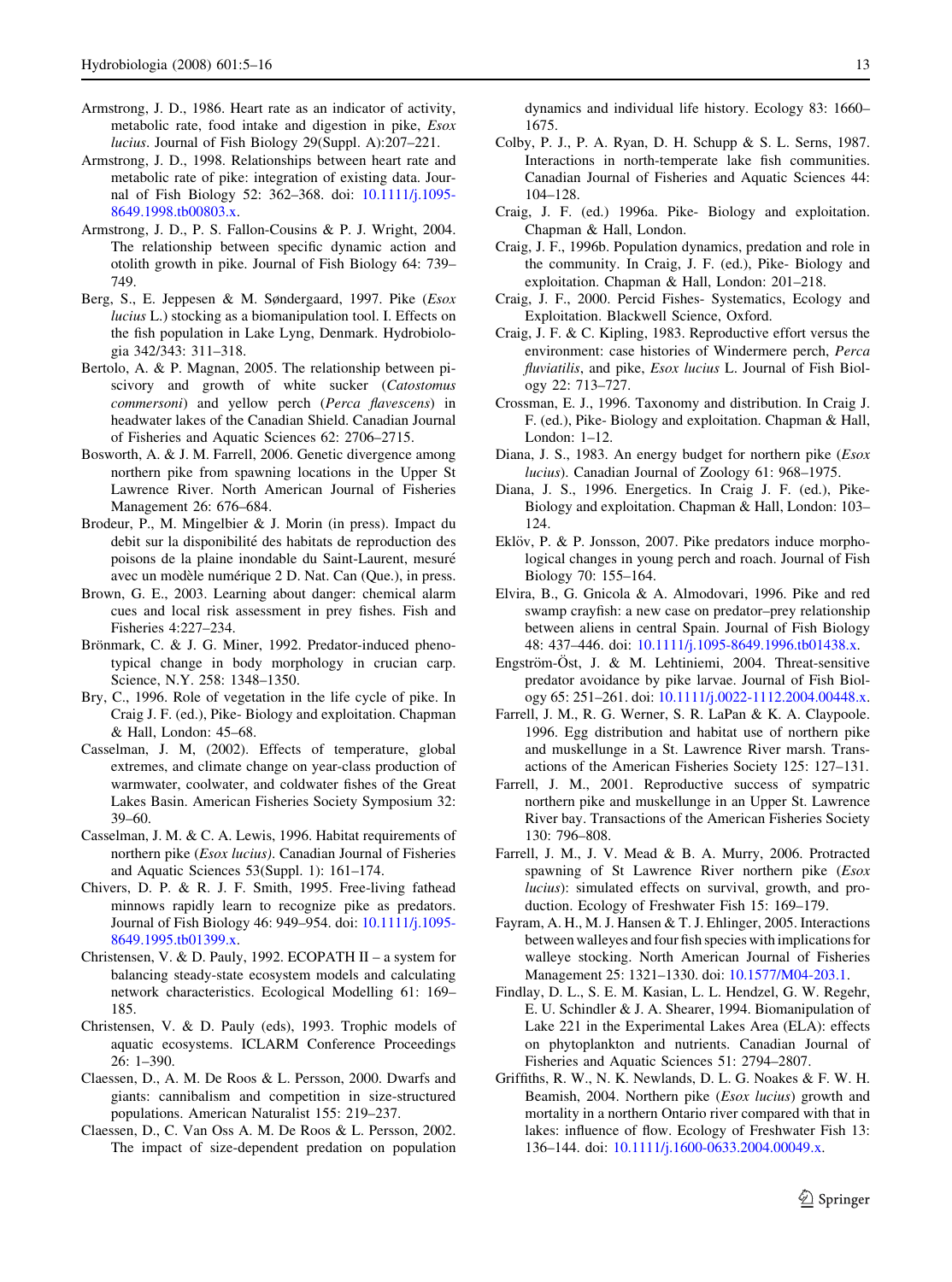- Grimm, M. P. & M. Klinge, 1996. Pike and some aspects of its dependence on vegetation. In Craig J. F. (ed.), Pike-Biology and exploitation. Chapman & Hall, London: 125– 156.
- Grønkjær, P., C. Skov & S. Berg, 2004. Otolith-based analysis of survival and size-selective mortality of stocked 0+ year pike related to time of stocking. Journal of Fish Biology 64: 1625–1637.
- Hansen, M. J., D. Boisclair, S. B. Brandt, S. W. Hewett, J. F. Kitchell, M. C. Lucas & J. J. Ney, 1993. Application of bioenergetics models to fish ecology and management: where do we go from here? Transactions of the American Fisheries Society 122: 1019–1030.
- Haugen, T. O., I. J. Winfield, L. A. Vøllestad, J. M. Fletcher, J. B. James & N. C. Stenseth, 2006. The ideal free pike: 50 years of fitness-maximizing dispersal in Windermere. Proceedings of the Royal Society B. doi: [10.1098/](http://dx.doi.org/10.1098/rspb.2006.3659) [rspb.2006.3659](http://dx.doi.org/10.1098/rspb.2006.3659).
- Hawkins, L. A., J. D. Armstrong & A. E. Magurran, 2003. Settlement and habitat use by juvenile pike in early winter. Journal of Fish Biology 63: 174–186. doi: [10.1111/](http://dx.doi.org/10.1111/j.1095-8649.2003.00213.x) [j.1095-8649.2003.00213.x.](http://dx.doi.org/10.1111/j.1095-8649.2003.00213.x)
- Hawkins, L. A., J. D. Armstrong & A. Magurran, 2005. Aggregation in juvenile pike (Esox lucius): interactions between habitat and density in early winter. Functional Ecology 19: 794–799.
- Healy, J. A. & M. F. Mulcahy, 1980. A biochemical genetic analysis of populations of the northern pike, Esox lucius L., from Europe and North America. Journal of Fish Biology 17: 317–324. doi: [10.1111/j.1095-8649.1980.](http://dx.doi.org/10.1111/j.1095-8649.1980.tb02765.x) [tb02765.x.](http://dx.doi.org/10.1111/j.1095-8649.1980.tb02765.x)
- Hinch, S. G., N. C. Collins & H. H. Harvey, 1991. Relative abundance of littoral zone fishes: biotic interactions, abiotic factors, and postglacial colonization. Ecology 72: 1314–1324.
- Hyvärinen, P. & T. Vehanen, 2004. Effect of brown trout body size on post-stocking survival and pike predation. Ecology of Freshwater Fish 15: 154–160.
- Jacobsen, L., S. Berg & C. Skov, 2004. Management of lake fish populations and lake fisheries in Denmark: history and current status. Fisheries Management and Ecology 11: 219–234.
- Jeppesen, E., M. Meerhoff, B. Jacobsen, R. Hansen, M. Søndergaard, J. Jensen, T. Lauridsen, N. Mazzeo & C. Branco, 2007. Restoration of shallow lakes by nutrient control and biomanipulation – the successful strategy varies with lake size and climate. Hydrobiologia 581: 269–285.
- Jepsen, N., S. Beck, C. Skov & A. Koed, 2001. Behavior of pike (*Esox lucius* L.)  $>50$  cm in a turbid reservoir and in a clearwater lake. Ecology of Freshwater Fish 10: 26–34.
- Kahilainen, K. & H. Lehtonen, 2003. Piscivory and prey selection of four predator species in a whitefish dominated subarctic lake. Journal of Fish Biology 63: 659–672. doi: [10.1046/j.1095-8649.2003.00179.x.](http://dx.doi.org/10.1046/j.1095-8649.2003.00179.x)
- Kelley, J. L. & A. E. Magurran, 2003. Learned predator recognition and antipredator responses in fishes. Fish and Fisheries 4: 216–226.
- Kidd, K. A., M. J. Paterson, R. H. Hesslein, D. C. G. Muir & R. E. Hecky, 1999. Effects of northern pike (Esox lucius) additions on pollutant accumulation and food web

 $\circledcirc$  Springer

structure, as determined by  $\delta^{13}$ C and  $\delta^{15}$ N, in a eutrophic and an oligotrophic lake. Canadian Journal of Fisheries and Aquatic Sciences 56: 2193–2202.

- Kipling, C. & W. E. Frost, 1970. A study of the mortality, population numbers, year class strengths, production and food consumption of pike, Esox lucius L., in Windermere from 1944 to 1962. Journal of Animal Ecology 39: 115– 157.
- Kitchell, J. (ed.), 1992. Food Web Management. Springer-Verlag, New York.
- Kitchell, J., D. Stewart & D. Weininger, 1977. Applications of a bioenergetics model to yellow perch (Perca flavescens) and walleye (Stizostedion vitreum vitreum). Journal of the Fisheries Research Board of Canada 34: 1922–1935.
- Koed, A., K. Balleby, P. Mejlhede & K. Aarestrup, 2006. Annual movement of adult pike (Esox lucius L.) in a lowland river. Ecology of Freshwater Fish 15: 191–199.
- Launey, S., F. Krieg, J. Morin & J. LaRoche, 2003. Five new microsatellite markers for northern pike (Esox lucius). Molecular Ecology Notes 3: 366–368. doi: [10.1046/](http://dx.doi.org/10.1046/j.1471-8286.2003.00452.x) [j.1471-8286.2003.00452.x.](http://dx.doi.org/10.1046/j.1471-8286.2003.00452.x)
- Launey, S., J. Morin, S. Minery & J. Laroche, 2006. Microsatellite genetic variation reveals extensive introgression between wild and introduced stocks, and a new evolutionary unit in French pike Esox lucius L. Journal of Fish Biology 68: 193–216. doi: [10.1111/](http://dx.doi.org/10.1111/j.0022-1112.2006.001059.x) [j.0022-1112.2006.001059.x](http://dx.doi.org/10.1111/j.0022-1112.2006.001059.x).
- Lehtiniemi, M., 2005. Swim or hide: predator cues cause species specific reactions in young fish larvae. Journal of Fish Biology 66: 1285–1299. doi: [10.1111/j.1095-](http://dx.doi.org/10.1111/j.1095-8649.2005.00681.x) [8649.2005.00681.x.](http://dx.doi.org/10.1111/j.1095-8649.2005.00681.x)
- Lehtiniemi, M., J. Engström-Öst & M. Viitasalo, 2005. Turbidity decreases anti-predator behaviour in pike larvae (Esox lucius). Environmental Biology of Fishes 37: 1–8.
- Le Louarn, H. & A. Cloarec, 1997. Insect predation on pike fry. Journal of Fish Biology 50: 366–370. doi: [10.1111/](http://dx.doi.org/10.1111/j.1095-8649.1997.tb01364.x) [j.1095-8649.1997.tb01364.x](http://dx.doi.org/10.1111/j.1095-8649.1997.tb01364.x).
- Lucas, M. C. & J. D. Armstrong, 1991. Estimation of meal energy intake from heart rate records of pike, Esox lucius L. Journal of Fish Biology 38: 317–319.
- Lucas, M. C., I. G. Priede, J. D. Armstrong, A. N. Z. Gindy & L. De Vera, 1991. Direct measurements of metabolism, activity and feeding of pike, Esox lucius L., in the wild, by the use of heart rate telemetry. Journal of Fish Biology 39: 325–345.
- Luz, D. L. & D. P. Loucks, 2003. Developing habitat suitability criteria for water management: a case study. International Journal of River Basin Management 1: 283–295.
- Maes, G. E., J. K. J. Van Houdt, D. De Charleroy & F. A. M. Volckaert, 2003. Indications for a recent Holarctic expansion of pike based on a preliminary study of mtDNA variation. Journal of Fish Biology 63: 254–259 doi: [10.1046/j.1095-8649.2003.00140.x.](http://dx.doi.org/10.1046/j.1095-8649.2003.00140.x)
- Magnhagen, C. & E. Heibo, 2004. Growth in length and in body depth in young-of-the-year perch with different predation risk. Journal of Fish Biology 64: 612–624. doi: [10.1111/j.1095-8649.2004.00325.x.](http://dx.doi.org/10.1111/j.1095-8649.2004.00325.x)
- Margenau, T. L., 1995. Stunted northern pike: a case history of community manipulations and field transfer. Wisconsin Department of Natural Resources Research Report 169. PUBL-RS-569 95.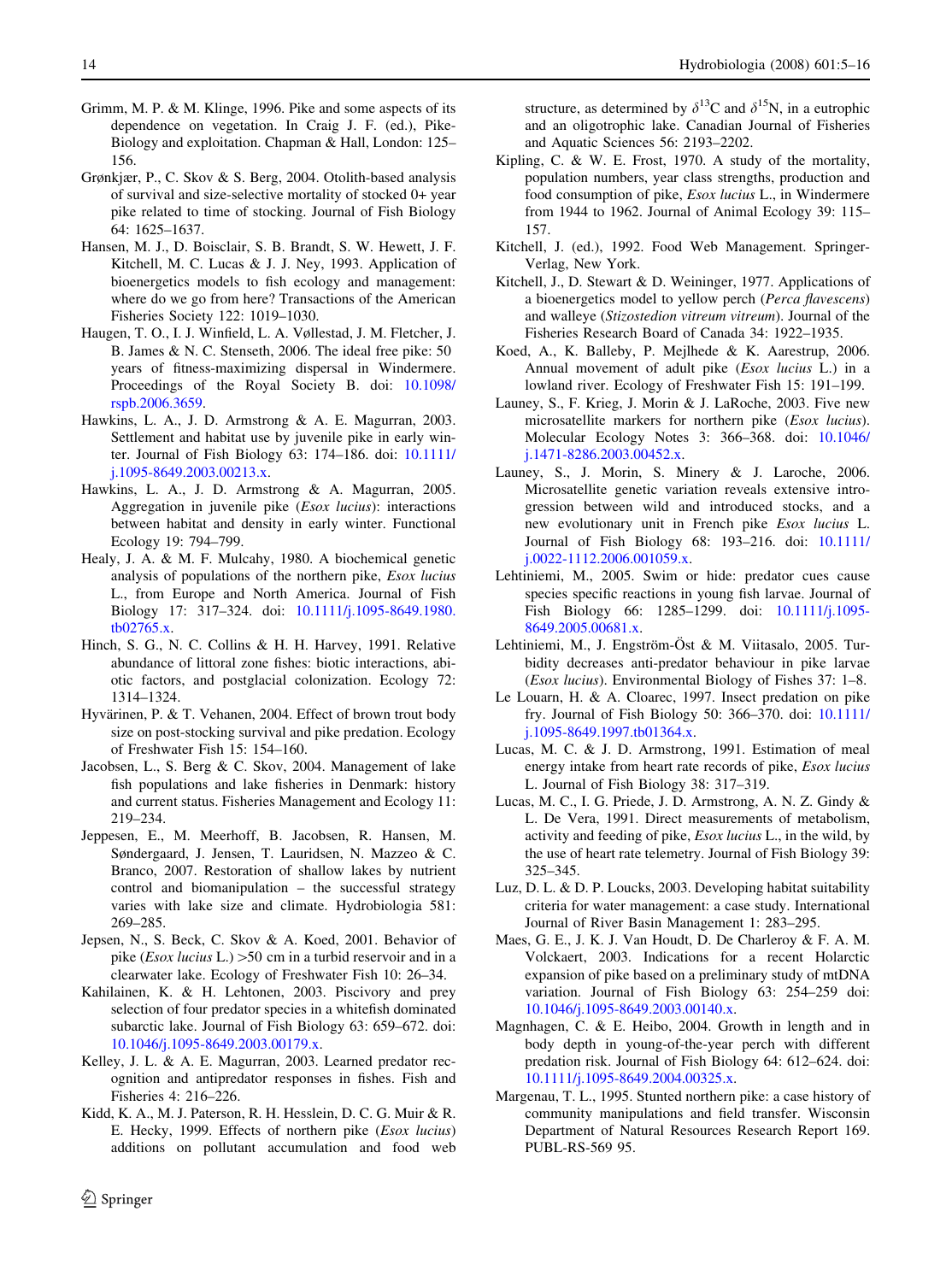- Margenau, T. L., P. W. Rasmussen & J. M. Kampa, 1998. Factors affecting growth of northern pike in small northern Wisconsin lakes. North American Journal of Fisheries Management 18: 625–639.
- Mayo, K. R., J. H. Selgeby & M. E. McDonald, 1998. A bioenergetics modeling evaluation of top-down control of ruffe in the St Louis River, Western Lake Superior. Journal of Great Lakes Research 24:329–342.
- Mehner, T., R. Arlinghaus, S. Berg, H. Dörner, L. Jacobsen, P. Kasprzak, R. Koschel, T. Schulze, C. Skov, C. Wolter & K. Wysujack, 2004. How to link biomanipulation and sustainable fisheries management: a step-by-step guideline for lakes of the European temperate zone. Fisheries Management and Ecology 11: 261–275.
- Miller, L. M., L. Kallemeyn & W. Senanan, 2001. Spawningsite and natal-site fidelity by northern pike in a large lake: mark-recapture and genetic evidence. Transactions of the American Fisheries Society 130: 307–316.
- Miller, L. M. & W. Senanan, 2003. A review of northern pike population genetics research and its implications for management. North American Journal of Fisheries Management 23:297–306.
- Nicod, J.-C., Y. Z. Wang, L. Excoffier & C. R. Largiader, 2004. Low levels of mitochondrial DNA variation among central and southern European Esox lucius populations. Journal of Fish Biology 64: 1442–1449. doi: [10.1111/](http://dx.doi.org/10.1111/j.0022-1112.2004.00397.x) [j.0022-1112.2004.00397.x.](http://dx.doi.org/10.1111/j.0022-1112.2004.00397.x)
- Nilsson, P. A. & C. Brönmark, 2000. Prey vulnerability to a gape-size limited predator: behavioural and morphological impacts on northern pike piscivory. Oikos 88: 539– 546.
- Palomares, M. L. D. & D. Pauly, 1998. Predicting food consumption of fish populations as functions of mortality, food type, morphometrics, temperature and salinity. Marine and Freshwater Research 49: 447–453.
- Paukert, C. P., W. Stancill, T. J. DeBates & D. W. Willis, 2003. Predatory effects of northern pike and largemouth bass: bioenergetic modeling and ten years of fish community sampling. Journal of Freshwater Ecology 18: 13–24.
- Paxton, C. G. M., I. J. Winfield, J. M. Fletcher, D. G. George & D. P. Hewitt, 2004. Biotic and abiotic influences on the recruitment of male perch in Windermere, U.K. Journal of Fish Biology 65: 1622–1642. doi: [10.1111/j.0022-](http://dx.doi.org/10.1111/j.0022-1112.2004.00573.x) [1112.2004.00573.x](http://dx.doi.org/10.1111/j.0022-1112.2004.00573.x).
- Persson, L. & A. M. De Roos, 2006. Food-dependent individual growth and population dynamics in fishes. Journal of Fish Biology 69(Suppl. C): 1–20.
- Persson, L., A. M. De Roos & A. Bertolo, 2006. Predicting shifts in dynamics of cannibalistic field populations using individual-based models. Proceedings of the Royal Society of London B 271: 2489–2493.
- Pettersson, L. B., K. Andersson & K. Nilsson, 2001. The diel activity of crucian carp, Carassius carassius, in relation to chemical cues fro predators. Environmental Biology of Fishes 61: 341–345.
- Pierce, R. B. & C. M. Tomcko, 2003. Interrelationships among production, density, growth, and mortality of northern pike in seven north-central Minnesota lakes. Transactions of the American Fisheries Society 132: 143–153.
- Pierce, R. B., C. M. Tomcko & T. L. Margenau, 2003. density dependence in growth and size structure of northern pike

populations. North American Journal of Fisheries Management 23: 331–339.

- Polis, G. A., 1988. Exploitation competition and the evolution of interference, cannibalism, and intraguild predation in age/size-structured populations. In: Ebenham B. & L. Persson (eds), Size-structured Populations – Ecology and Evolution. Springer-Verlag, Berlin: 185–202.
- Post, J. E., Parkinson & N. Johnston, 1999. Density-dependent processes in structured fish populations: interaction strengths in whole-lake experiments. Ecological Monographs 69: 155–175.
- Prejs, A., A. Martyniak, S. Boron, P. Hliwa & P. Koperski, 1994. Food web manipulation in a small, eutrophic Lake Wirbel, Poland: effects of stocking with juvenile pike on planktivorous fish. Hydrobiologia 275/276: 65–70.
- Rose, K. A., J. H. Cowan Jr, K. O. Winemiller, R. A. Myers & R. Hilborn, 2001. Compensatory density dependence in fish populations: importance, controversy, understanding and prognosis. Fish and Fisheries 2: 293–327. doi: [10.1046/j.1467–2960.2001.00056.x](http://dx.doi.org/10.1046/j.1467–2960.2001.00056.x).
- Rosell, R. S. & K. C. Macoscar, 2002. Movements of pike, Esox lucius, in Lower Lough Erne, determined by markrecapture between 1994 and 2000. Fisheries Management and Ecology 9: 189–196. doi: [10.1046/j.1365–](http://dx.doi.org/10.1046/j.1365–2400.2002.00290.x) [2400.2002.00290.x.](http://dx.doi.org/10.1046/j.1365–2400.2002.00290.x)
- Scott , W. B. & E. J. Crossman, 1973. Freshwater fishes of Canada. Fisheries Research Board of Canada Bulletin 184.
- Senanen, W. & A. R. Kapuscinski, 2000. Genetic relationships among populations of northern pike (Esox lucius). Canadian Journal of Fisheries and Aquatic Sciences 57: 391–404. .
- Shapiro, J., V. Lamarra & M. Lynch, 1975. Biomanipulation: an ecosystem approach to lake restoration. In: Brezonik P. L. & J. L. Fox (eds), Water Quality Management through Biological Control. Report ENV-07-75-1. University of Florida, Gainsville, U.S.A.
- Skov, C. & S. Berg, 1999. Utilization of natural and artificial habitats by YOY pike in a biomanipulated lake. Hydrobiologia 408/409: 115–122.
- Skov, C. & A. Koed, 2004. Habitat use of 0+ year pike in experimental ponds in relation to cannibalism, zooplankton, water transparency and habitat complexity. Journal of Fish Biology 64: 448–459. doi: [10.1111/j.0022-](http://dx.doi.org/10.1111/j.0022-1112.2004.00310.x) [1112.2004.00310.x.](http://dx.doi.org/10.1111/j.0022-1112.2004.00310.x)
- Skov, C., S. Berg, L. Jacobsen & N. Jepsen, 2002a. Habitat use and foraging success of 0+ pike (Esox lucius L.) in experimental ponds related to prey fish, water transparency and light intensity. Ecology of Freshwater Fish 11: 65–73.
- Skov, C., M. R. Perrow, S. Berg & H. Skovgaard, 2002b. Changes in the fish community and water quality during seven years of stocking piscivorous fish in a shallow lake. Freshwater Biology 47: 2388–2400.
- Skov, C., O. Lousdal, P. H. Johansen & S. Berg, 2003a. Piscivory of  $0+$  pike (*Esox lucius L.*) in a small eutrophic lake and its implication for biomanipulation. Hydrobiologia 506–509: 481–487.
- Skov, C., L. Jacobsen & S. Berg, 2003b. Post-stocking survival of 0+ year pike in ponds as a function of water transparency, habitat complexity, prey availability and size heterogeneity. Journal of Fish Biology 62: 311–322.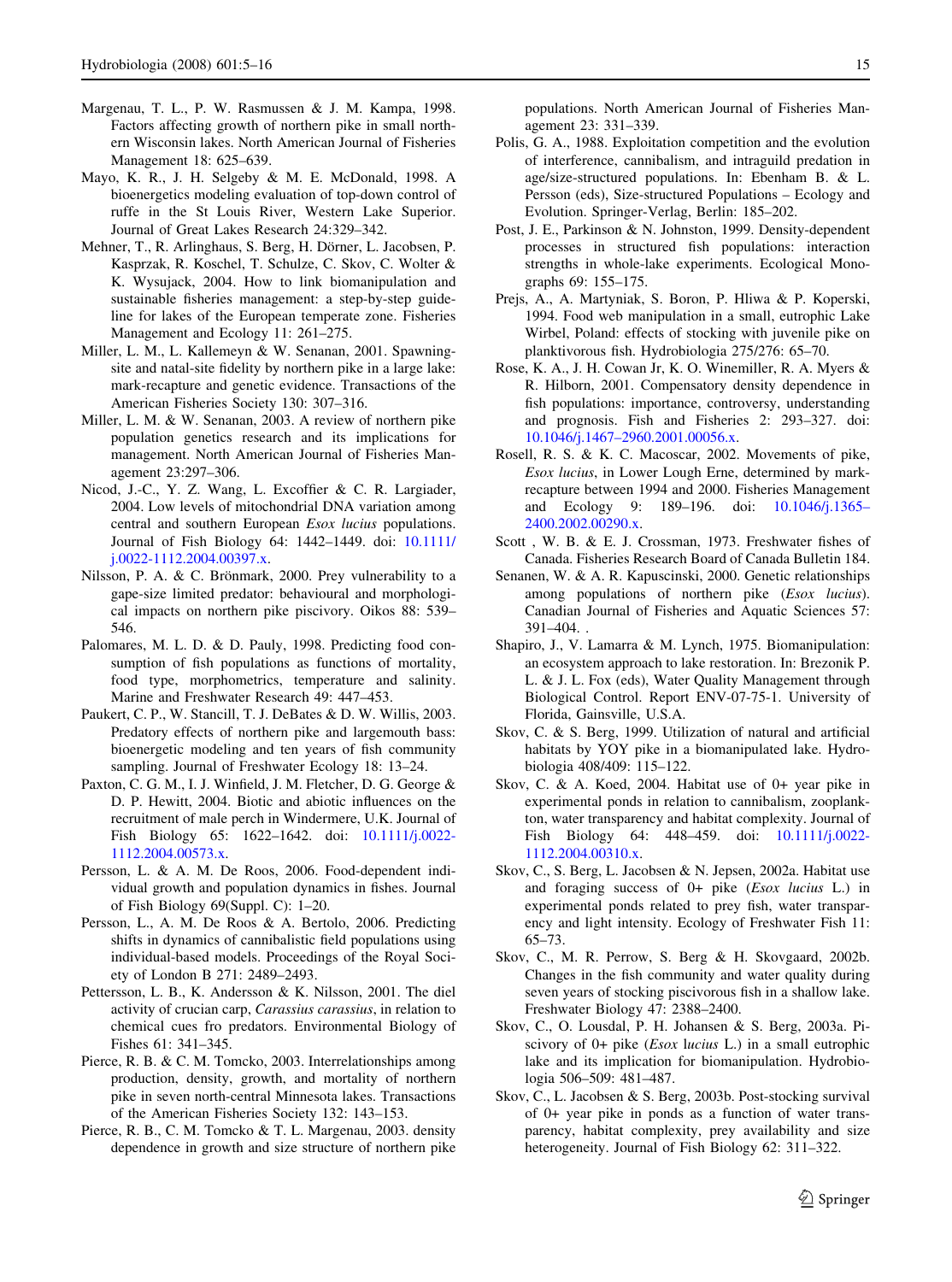- Skov, C., P. A. Nilsson, L. Jacobsen & C. Brönmark, 2007. Habitat-choice interactions between pike predators and perch prey depend on water transparency. Journal of Fish Biology 70: 298–302.
- Smith, B. M., J. M. Farrell, H. B. Underwood & S. J. Smith, 2007. Year-class formation of Upper St Lawrence River northern pike. North American Journal of Fisheries Management 27: 481–491.
- Soupir, C. A., M. L. Brown & L. W. Kallemeyn, 2000. Trophic ecology of largemouth bass and northern pike in allopatric and sympatric assemblages in northern boreal lakes. Canadian Journal of Zoology 78: 1759–1766.
- Taylor, N. G., 2006. Growth and survival responses to experimental fishing: models, experiments and lessons from the northern Pikeminnow of South Central British Columbia. Ph.D. thesis, University of British Columbia.
- Treasurer, J. W., R. Owen & E. Bowers, 1992. The population dynamics of pike, Esox lucius, and perch, Perca fluviatilis, in a simple predator–prey system. Environmental Biology of Fishes 34: 65–78.
- Turesson, H. & C. Brönmark, 2004. Foraging behaviour and capture success in perch, pikeperch and pike and the effects of prey density. Journal of Fish Biology 65: 363– 375. doi: [10.1111/j.oo22-1112.2004.0045.x](http://dx.doi.org/10.1111/j.oo22-1112.2004.0045.x).
- Vehanen, T., P. Hyvärinen, K. Johansson & T. Laaksonen, 2006. Patterns of movement of adult northern pike (Esox lucius L.) in a regulated river. Ecology of Freshwater Fish 15: 154–160.
- Venturelli, P. A. & W. M. Tonn, 2005. Invertivory by northern pike (Esox lucius) structures communities of littoral macroinvertebrates in small boreal lakes. Journal of the North American Benthological Society 24: 904–918.
- Venturelli, P. A. & W. M. Tonn, 2006. Diet and growth of northern pike in absence of prey fishes: initial consequences for persisting in disturbance-prone lakes. Transactions of the American Fisheries Society 135:1512–1522.
- Walters, C. & V. Christensen, 2004. Ecopath with Ecosim: methods, capabilities and limitations. Ecological Modelling 172: 109–139.
- Walters, C., V. Christensen & D. Pauly, 1997. Structuring dynamic models of exploited ecosystems from trophic mass-balance assessments. Reviews in Fish Biology and Fisheries 7: 139–172.
- Walters, C., D. Pauly, V. Christensen & J. Kitchell, 2000. Representing density dependent consequences of life history strategies in aquatic ecosystems: Ecosim II. Ecosystems 3: 70–83.
- Westin, L. & K. E. Limburgh, 2002. Newly discovered reproductive isolation reveals sympatric populations of Esox lucius in the Baltic. Journal of Fish Biology 61: 1647–1652. doi: [10.1111/j.1095–8649.2002.tb02505.x.](http://dx.doi.org/10.1111/j.1095–8649.2002.tb02505.x)
- Wheeler, A., 1992. A list of the common and scientific names of fishes of the British Isles. Journal of Fish Biology 41(Suppl. A): 1–37.